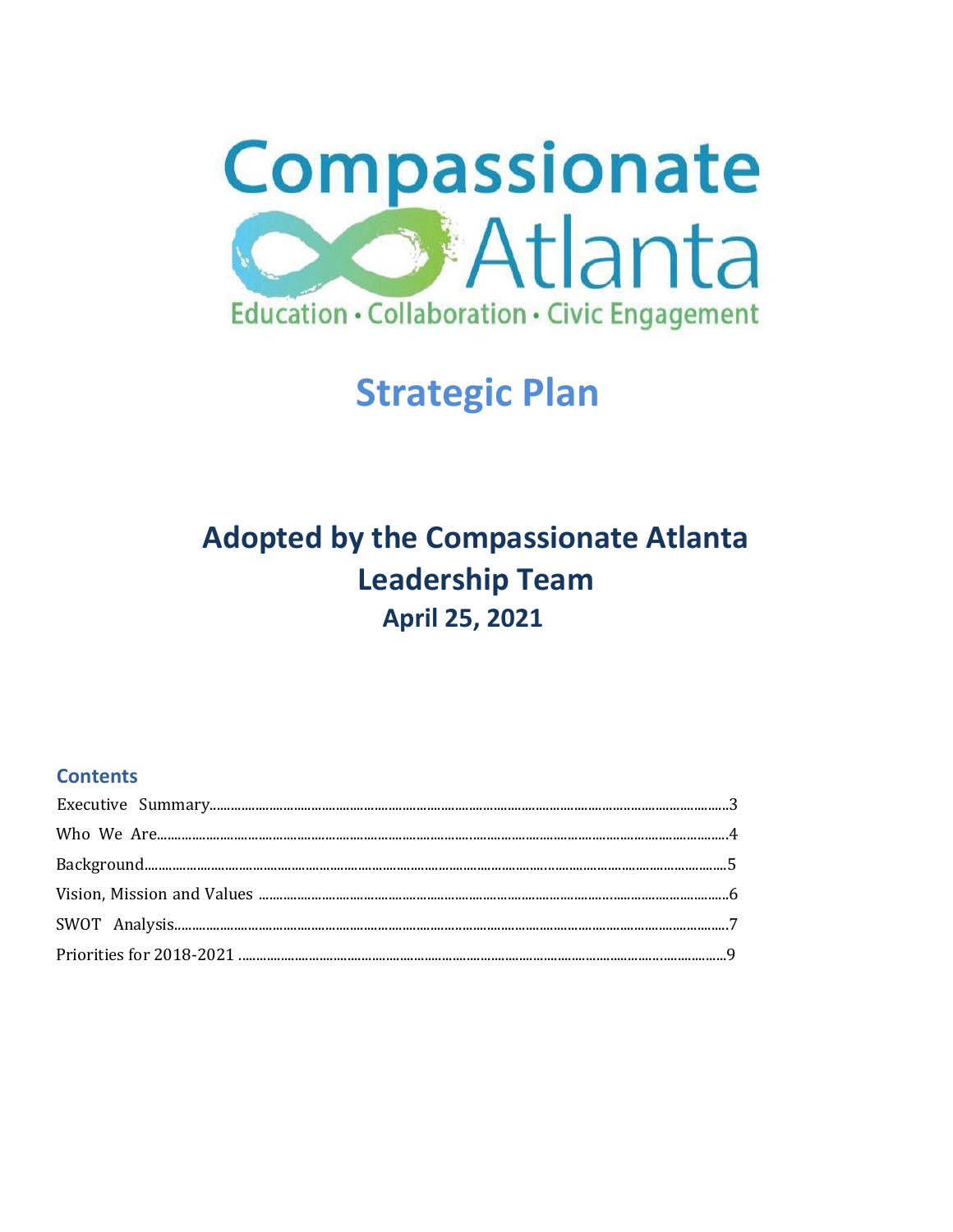## **Executive Summary**

Our world has changed in ways we couldn't have imagined just a few years ago. From an unprecedented pandemic that has widened the gap between the haves and the have nots at the most basic levels of healthcare at one end to human rights movements that are bringing people together to make a real difference (Me Too, Black Lives Matter, etc.), dialogue is becoming more and more necessary for us find commonality in our humanity.

Dialogue is the first step to being more connected with those whom we share our communities, municipalities, nation, and globe. These concepts are what fuel the work and strategy of Compassionate Atlanta.

Our strategic plan intends to define a clear direction through 2023 while preserving the ability to remain flexible and creative throughout our journey. This plan intends to drive conversation amongst diverse groups of people within our communities and provides a sharper focus on how we will engage our audience, Charter Partners and Board Members in a manner that aligns our efforts with our priorities.

Compassionate Atlanta has accomplished a lot in the last two years and finds that much of its work is typically organized into three categories: consulting, connecting and creating partnerships and ideas.

This strategic plan focuses on the next three years of Compassionate Atlanta's work as we move towards maturity in our goals and objectives. At the same time, the plan strongly reaffirms our commitment to the Charter for Compassion and the intent that Karen Armstrong had for this global initiative by uncovering opportunities for concrete, practical action in a myriad of sectors.

Over the next three years, we will continue to focus on these four objectives that anchor us in the work that will help achieve our vision.



As we execute this strategic plan, we will work with our partners and community to develop activities that will best achieve these objectives.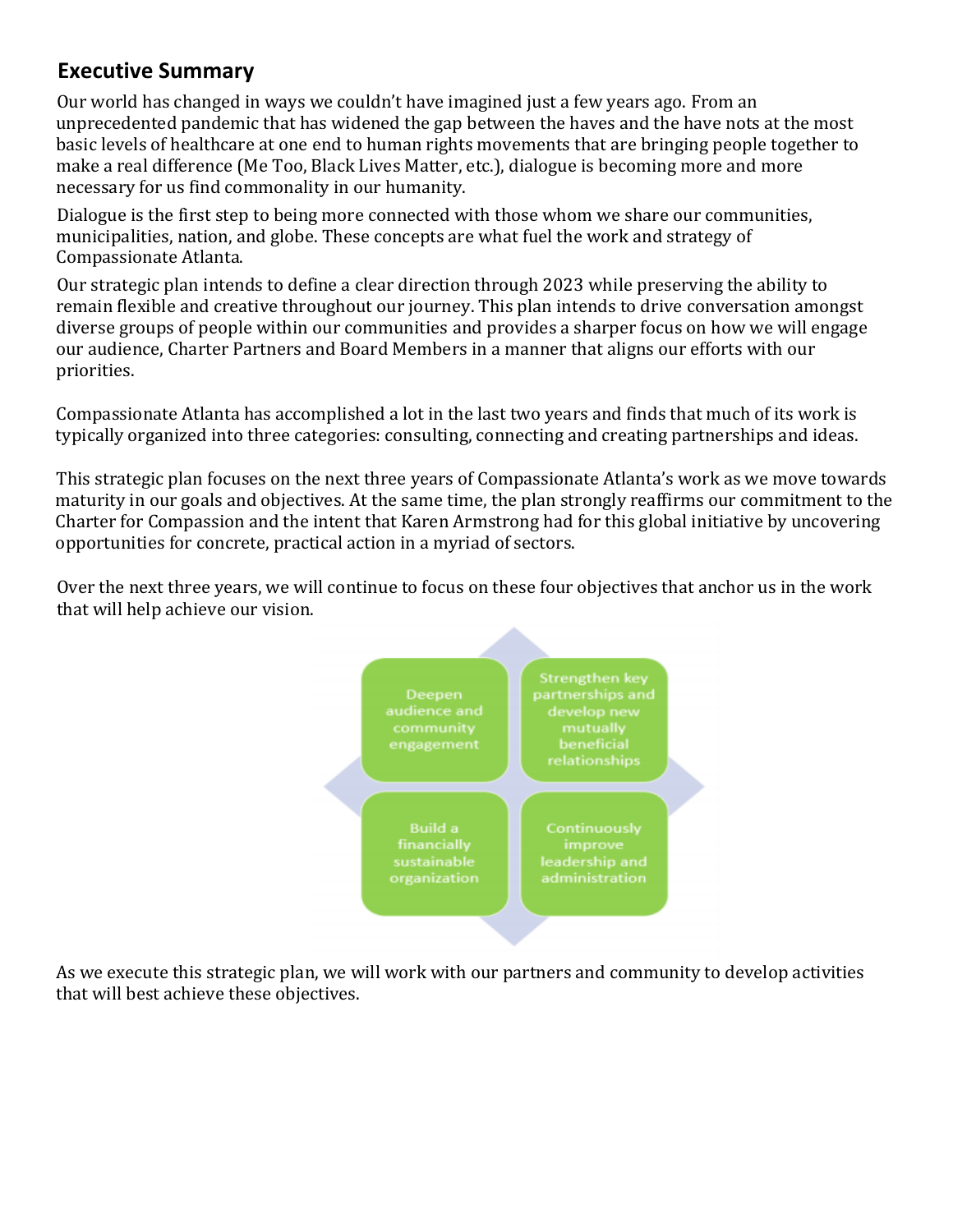## **Who We Are**

Compassionate Atlanta is a grassroots movement that seeks to raise awareness about the benefits of compassionate action in the Greater Atlanta area. The Compassionate Atlanta Planning Team, which was formed in 2013, was instrumental in getting the cities of Atlanta, Berkely Lake, Clarkston, and Decatur designated as "Compassionate Cities."

Our world has changed immensely, with so much **CONFLICT** that is fueled by fear. This fear is damaging and is making us turn inward. We are becoming more and more exclusive of who we surround ourselves by and the category of 'other' is widening.

To reduce this fear, we must find ways to practice **COMPASSION**; to understand that all of humanity is striving for the same things- safety, freedom and protection, among other basic needs.

We must **ENGAGE** with each other through authentic dialogue. This is the only way to truly know ourselves and eradicate our fear which is based on the unknown.

In this way, we will be more **CONNECTED** in our communities and recognize the interconnectedness of humanity.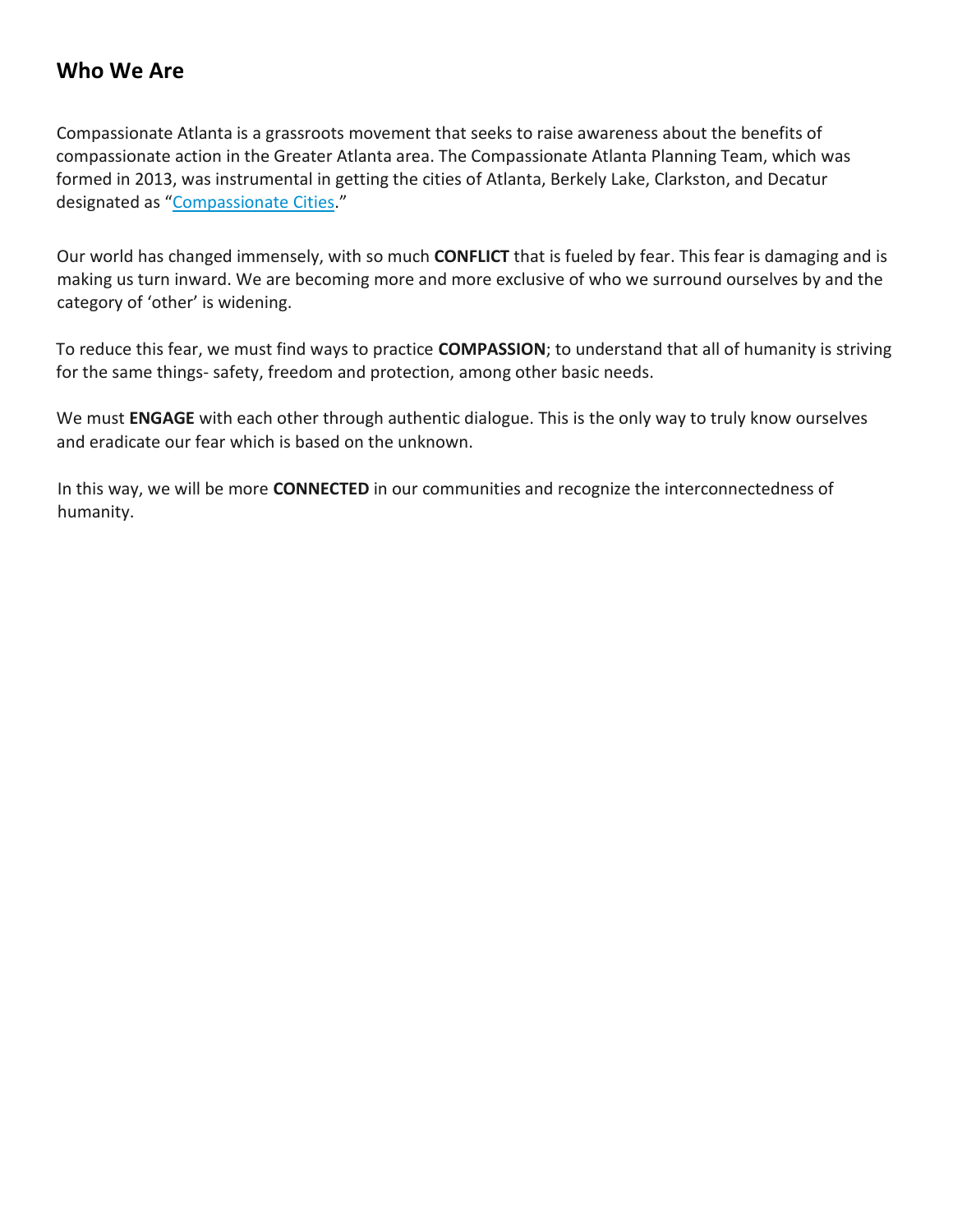## **Background**

Compassionate Atlanta has had many notable accomplishments in the past several years, demonstrating maturity as an organization. Despite restrictions around the pandemic, our organization was able to lean on momentum and the credibility we've established in our communities to continue to realize our mission.

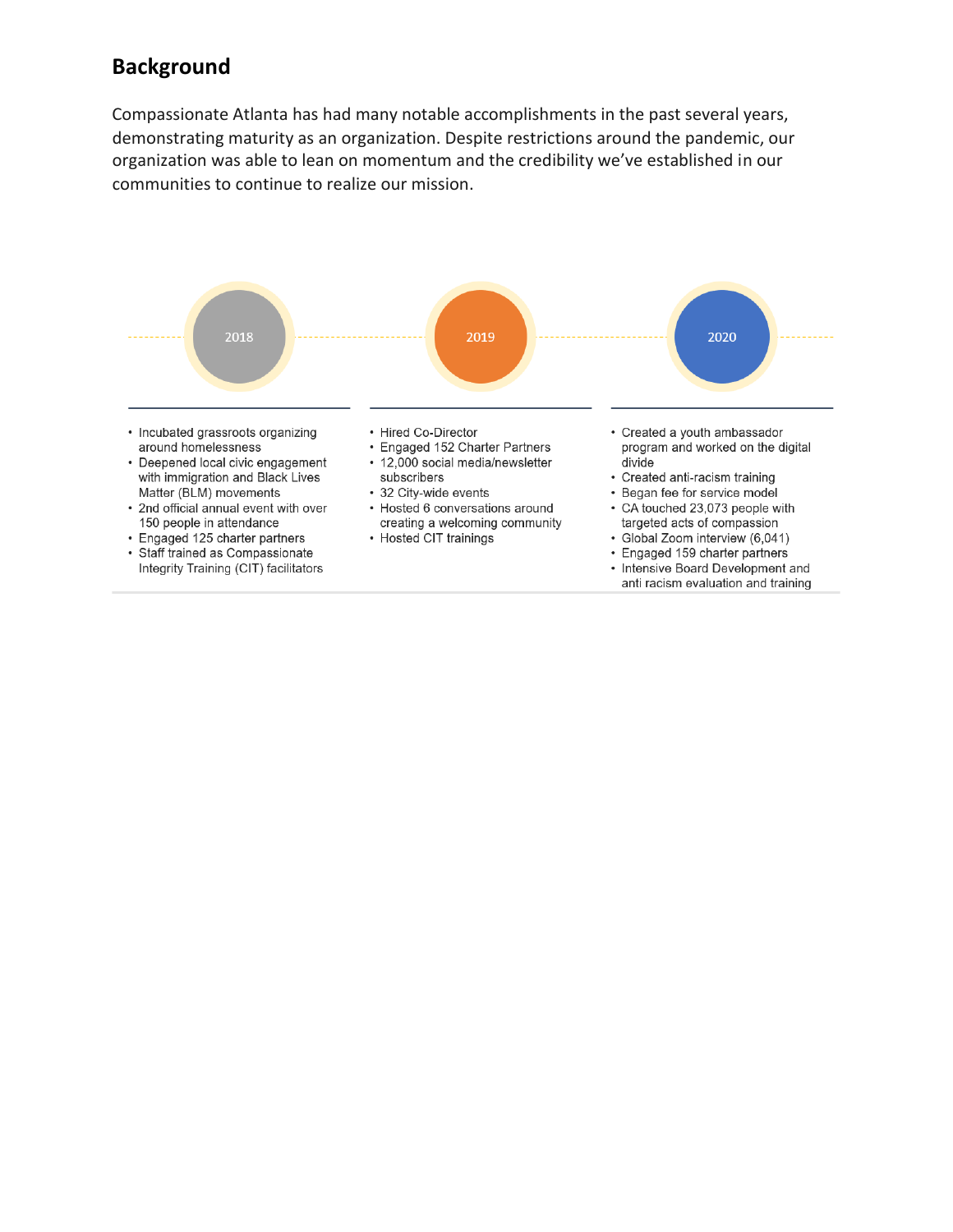## **Vision, Mission and Values**

#### **Our Mission**

To educate, engage, inspire and empower Greater Atlanta to spread compassionate action.

#### **Our Vision**

Connected communities built on conversations, relationships and compassionate action.

#### **Our Values**

- Inclusivity
	- $\circ$  We honor diversity and promote community and believe the power of 'we' is greater than the power of 'me'
- Empathy
	- $\circ$  We believe everyone has a story. Dialogue allows voices to be heard to promote understanding.
- Respect
	- $\circ$  We treat everyone with compassion. We engage in dialogue for understanding rather than confrontation. We celebrate differences and connect through our common humanity.
- Optimism
	- o We believe the ethics of the Charter of Compassion will lead to a more peaceful and just society in which every human being is able to pursue happiness and self-actualization.

## **Our Diversity Statement**

We are dedicated to greater diversity and inclusion and provide equal opportunity to people of all races, ethnicities, cultures, religions, classes, genders, sexual orientations, gender identifications/expressions, range of abilities, socio-economic background, educational status, ages, geographic locations, philosophies, and veteran statuses at all levels of staff and governance as well as within the communities we serve.

We aim to lead by example with our own practices, encouraging our communities and partners to engage in diversity and inclusion, as these are true expressions of compassion.

## **SWOT Analysis**

#### **Strengths**

- **We have a worthy mission**
	- $\circ$  Our vision, mission and values are radically inclusive and our core work is relevant to the present cultural/political climate.
	- o We are connected to the Charter and to the International organization, which makes us credible and provides a sound foundation for our existence and work as an organization.
	- o We promote compassion within the greater Atlanta region
- **We are a credible and respected partner**
	- $\circ$  We honor partnerships with other organizations and have an excellent reputation in the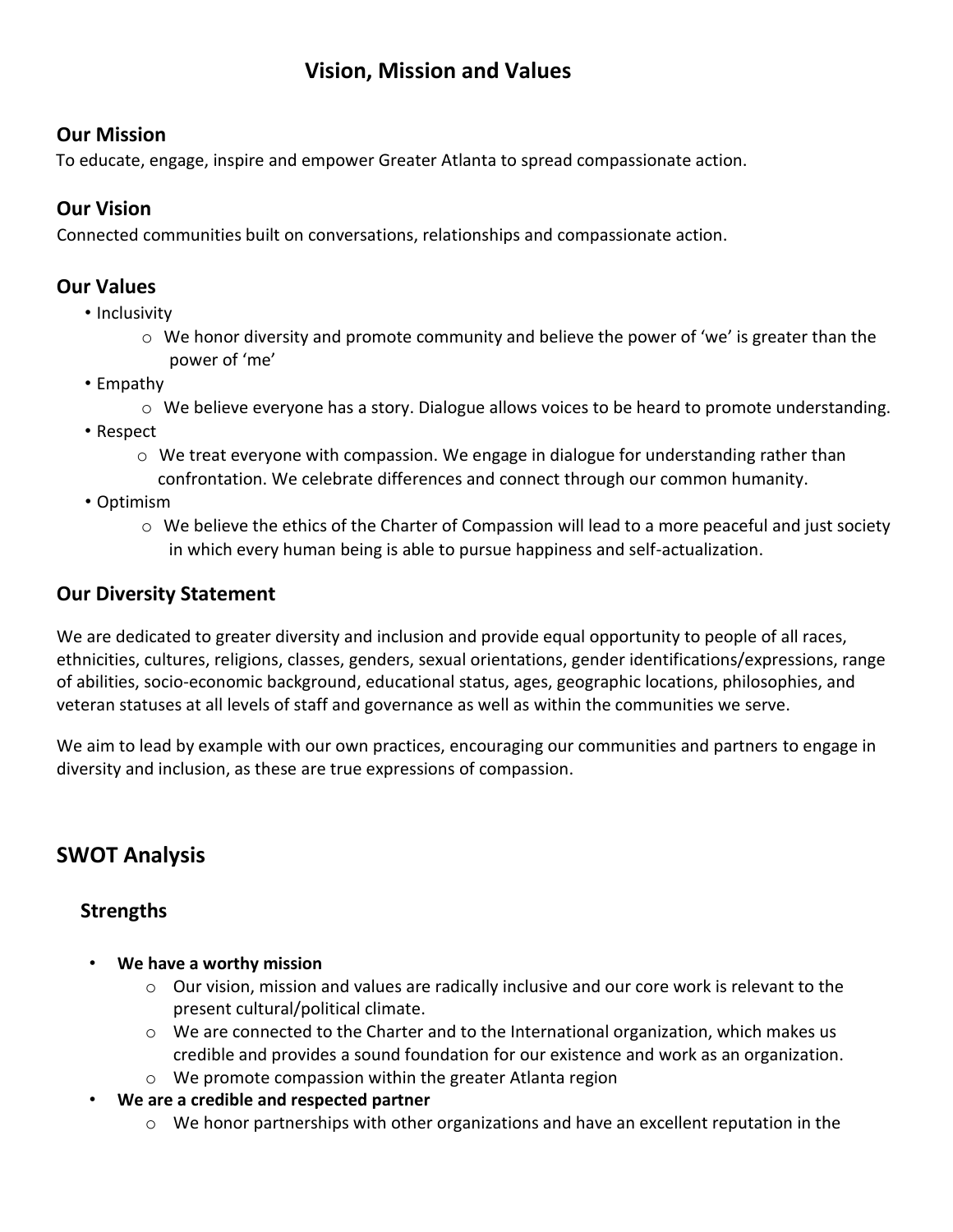community.

- $\circ$  We are uniquely positioned to help educate and support other organizations in deepening understanding of compassion and compassionate activity
- $\circ$  Being connected to Compassionate Atlanta's 150+ partners is an amazing opportunity to bring compassion to life in a multitude of ways.

#### • **We have strong leadership**

- $\circ$  The leadership of CA is dynamic and cultivates an energy of collaboration and intentionality.
- o Our leadership is agile and allows us to respond to current events; ensuring our relevance.

#### • **We have a strong, diverse Board of Directors**

- o Our Board is comprised of diverse, well connected, committed, and passionate people who bring varied strengths and connections to the organization
- o The Board is open-minded and supportive and at the same time, willing to express their opinions to make us stronger as a collective
- **We are agile enough to respond to current events; keeping us relevant**
	- $\circ$  We had a quick and creative response to the need to engage our community in dialogue for addressing racism/sexual abuse/political polarization
	- o We have diverse programming

#### • **We are a well-managed organization**

- $\circ$  We serve as a successful example of Co-Directorship of two part-time contract staff members with high performance quality
- o We have financial reserves
- $\circ$  We were able to achieve intended outcomes from our previous strategic plan

#### **Weaknesses**

#### • **Fundraising**

- o We operate as a grassroots organization despite our 150+ partners
- $\circ$  There is a lack of diversified funding sources (we rely on several larger funders)
- $\circ$  Our Board members are have not been able to secure funding from sources where they may have established relationships

#### • **Engagement and representation of Board Members**

- $\circ$  Our board should represent more diversity as a reflection of the communities we serve
- $\circ$  We are unable to maintain a consistent level of Board member engagement

#### • **Partner Engagement**

- $\circ$  Minimal success in sustaining collaborative planning with most of the first-year municipalities that formally signed on as partners
- o Minimal success in monitoring if/how charter partner organizations promote and track compassion
- o Lack of engagement of the 160 organizations/individuals who have signed the compassion charter.
- **Measurement and Articulation of Compassionate Atlanta's Work and Success**
	- o Due to the broad scope of CA's work, it can be hard to articulate what Compassionate Atlanta is and what it does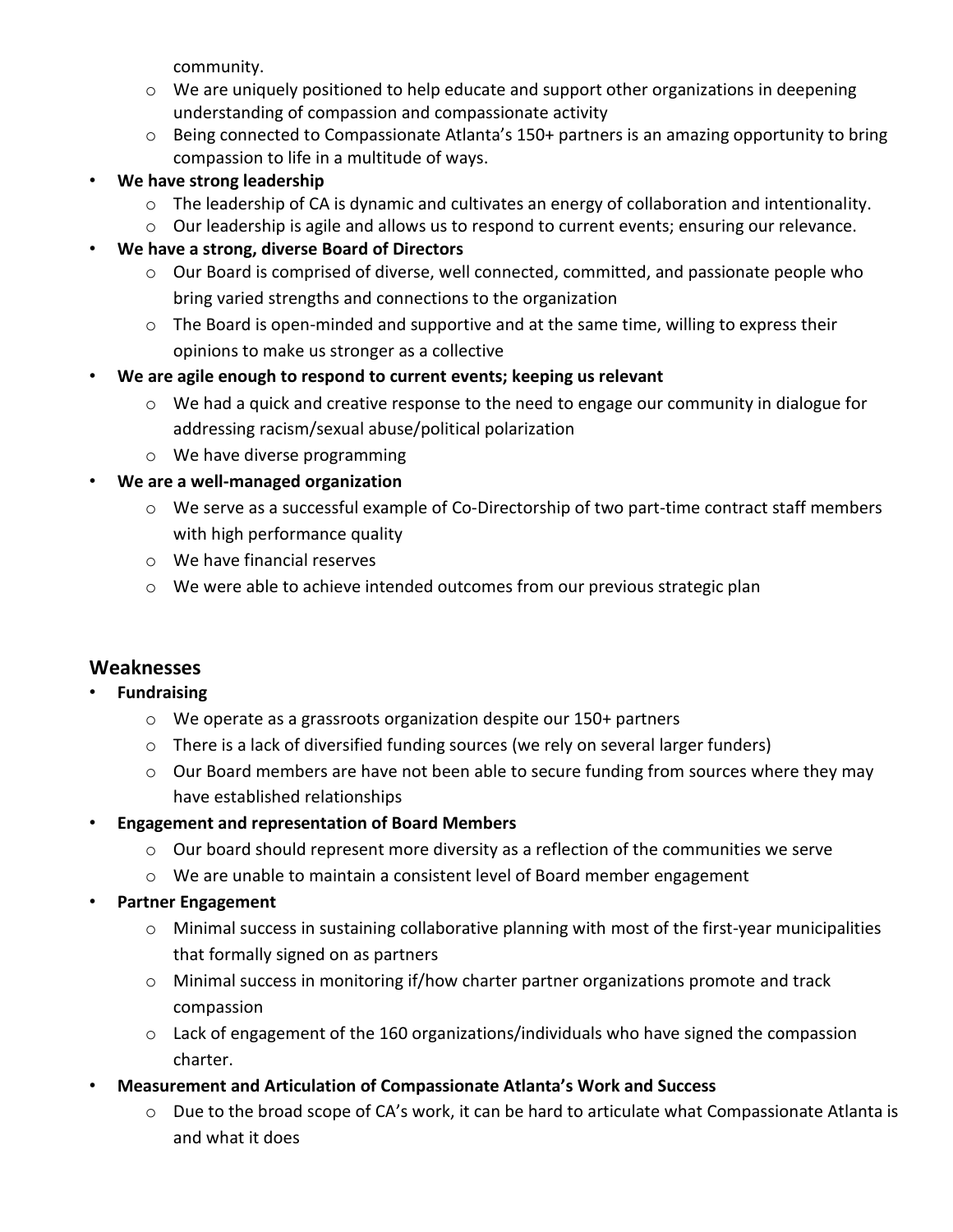- $\circ$  It's always a challenge to actually measure the impact of "compassion" around greater Atlanta. Efforts have been made to develop measures...but this continues to be a challenge.
- **Operationalize Ways of Working**
	- o Currently, there is no Board member functioning as a Secretary
	- o We need a better way to empower working groups and committees with organizational technologies such as processes for meetings and creating volunteer groups to focus on certain areas (i.e., Slack or Teams)

## **Opportunities**

- **Zone Into a Few Key Areas of Focus to Make a Measurable Difference**
	- o A narrower focus in direction and strategy may help us expand our reach. We have enough experience now to identify needs in the community and provide focused support in areas we can make a real difference by providing appropriate tools for developing compassion.
	- o Focused efforts in influencing leadership organizations such as government, education, other non-profits may further CA's mission in measurable ways.
	- o A unique value proposition could be CA programming for immigrant communities during the transition with respect and dignity regarding values and cultural rituals. We may have had a missed opportunity in Clarkson as a pilot and beyond. Findings can create a fee for service revenue from the knowledge, data capture and cultural competency that CA has and will continue to obtain.
	- o Programming around the issues of compassion as it applies to equality, race, diversity, legislation both local and national
	- o The current social construct and political unrest is an opportunity for CA to address the trauma via Compassionate programming and amplification of the role of the organization as a solution to the deep-rooted systemic racism and trauma that is an outcome of broken systems.
	- o Be a catalyst for more interaction between our partner organizations
	- $\circ$  Find another regional city to join as a municipal charter partner....to continue our comparative unique-in-America way of engaging greater metropolitan areas
- **Spend Energy on Compassionate Atlanta's Public Relations**
	- $\circ$  Define a strategy to engage our 150+ partners to be more involved and be a voice for CA
	- o We need to get our name out more widely in the community to develop a higher profile of the great work we do.
	- o Utilize tools like compassionate storytelling to bring people, organizations and communities together... empowering and inspiring our partners to speak up and out
- **Empower Board Members to Lead Based on Strengths and Interests**
	- o Our vibrant board with its new members can take the organization into new communities and new areas of interest. They should lead efforts and initiatives of interest and report out on progress of goals.

## **Threats**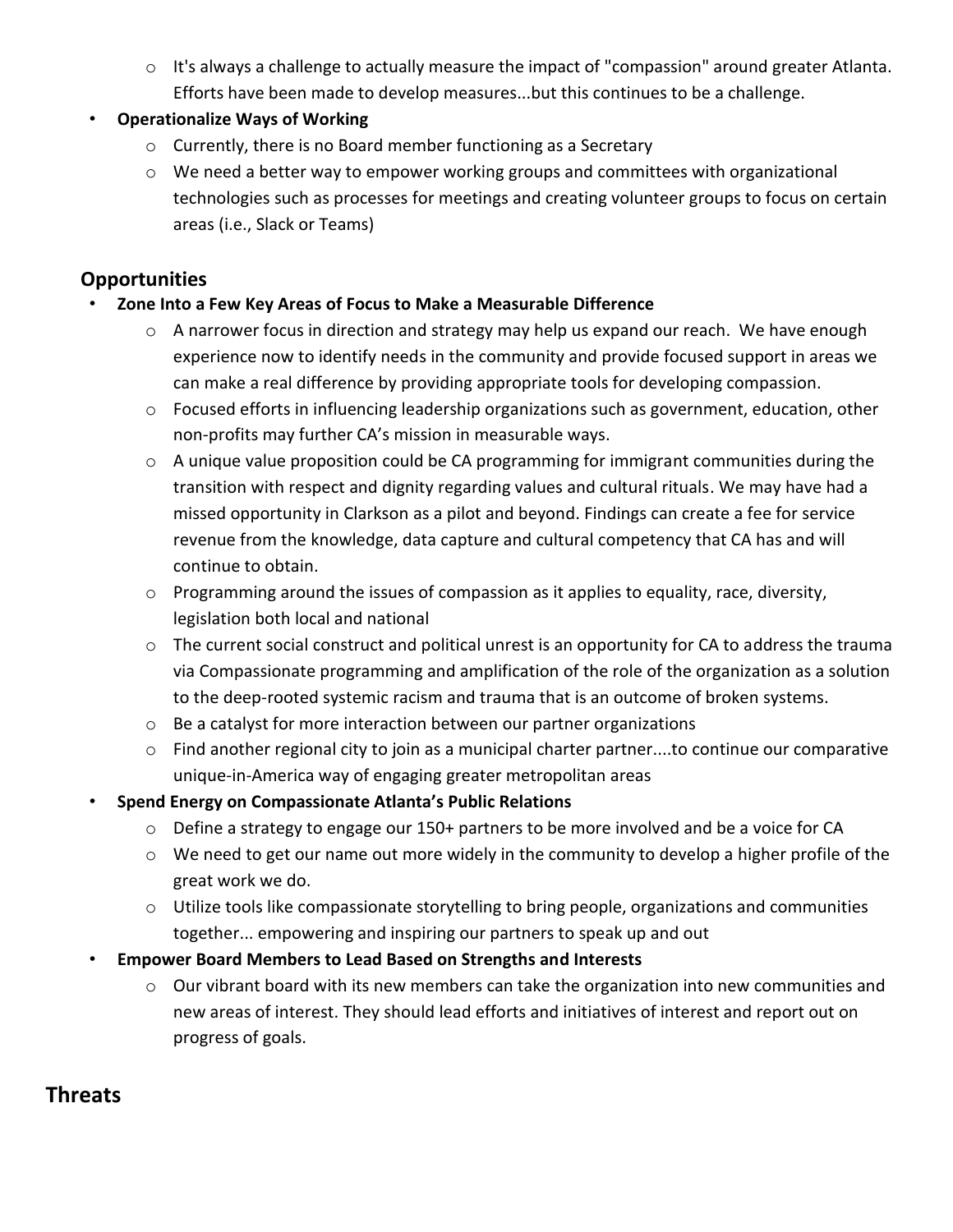#### • **Financial Stability**

- o Approx. 70% of our budget dependent on our grant money, making sustainability a threat
- o Many Board Members are not currently securing multiple sources of funding and our partner participation is not at a sustainable level.
- $\circ$  Competition for philanthropy dollars intensifies as the overall economic income divide continues to create greater percentages of poverty and inequity.
- $\circ$  Funders are often focused on immediate results and transactional programming rather than long term culture change
- **Articulating Compassionate Atlanta's Work** 
	- $\circ$  Without a simple, clear, concise way of communicating the view and purpose of the organization, the message may be diluted without a common objective to rally around.
- **Compassionate Atlanta's Scope May Be Too Large**
	- o Because compassion is all-encompassing, there may be a temptation to spread too thin.
- **Political Environment and Priorities Heavily Impact CA's Momentum**
	- $\circ$  Due to the 2021 run-off, local organizations scope of work and the regional exposure of the lack of social, political and community and economic development and inclusion is a threat.
	- $\circ$  The political climate and priorities often impact the appetite or willingness of organizations to prioritize compassion.
- **Other Threats include:** 
	- o Our inability to prioritize succession planning for Compassionate Atlanta
	- $\circ$  Another potential strain of COVID-19 may hinder the momentum at which we do our work
	- $\circ$  The greatest threat is that we fail to grow and engage our already existing base of support. Growing the base requires engagement and leadership from the Board and staff. Developing a strategy for an engaged staff and Board is essential for growing our base of support.

## **Priorities for 2021-2023**

## **1. DEEPEN AUDIENCE AND COMMUNITY ENGAGEMENT**

Compassionate Atlanta has 160+ partners that have expressed commitment and intent for partnership. This is a key strength for Compassionate Atlanta. However, currently, there is no systematic way that we engage them.

*Goal One:* In 2020, with the pandemic, organizations have had to prioritize their own survival. To reengage our partners, we will begin by conducting an assessment of all our partners.

We want to determine:

- Who they are
- Why they chose to partner with CA
- Whether they are an active or passive partner currently
- How compassion is part of their organization today
- How we can work with them in the future
- How they are supporting CA and how CA is supporting them today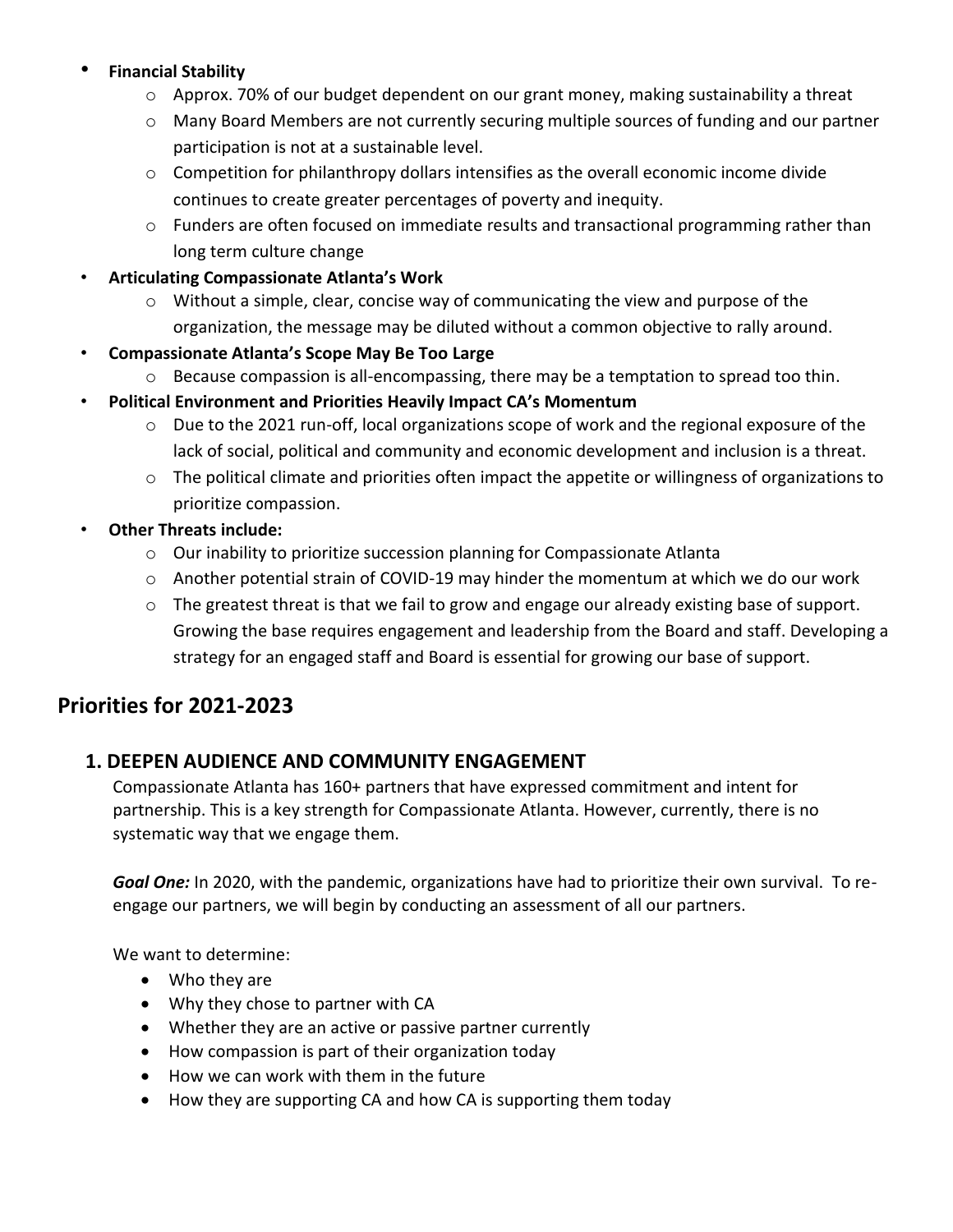We aim to complete this assessment by end of Q3 (September 2021). We believe that completion of this assessment will help us determine where to focus our efforts and how we can continue to work with our partners in meaningful ways for mutually beneficial outcomes. (*Note:* This is a pre-requisite internal step that does not require reaching out to our partners to complete. Further validation of our assessment will occur as a second step.)

*Goal Two:* To ensure we are partnering with individuals and organizations that will help further Compassionate Atlanta's work, we will define roles and responsibilities for individuals to become Compassionate Atlanta Ambassadors by the end of Q3 (September 2021).

## **2. STRENGTHEN KEY PARTNERSHIPS AND DEVELOP NEW MUTUALLY BENEFICIAL RELATIONSHIPS**

After a difficult year of COVID-19 related challenges (among others), 2021 offers an opportunity to renew, re-engage, re-educate, and refresh relationships with our Charter Partners. The pandemic and the powerful social movements that gained momentum in the previous few years were a good time to intentionally practice compassion and engage in compassionate action.

*Goal 1:* By end of Q1 (March) 2022, we'd like to survey all our current Charter Partners to ask:

- 1) How are you promoting compassionate action within your organization?
- 2) How can Compassionate Atlanta help you promote compassionate action within your organization?

*Goal 2:* Based on the results of the survey, we will develop a plan to engage partner organizations that demonstrate interest in an active partnership with CA by May 2022. To develop this plan, we will create a skeletal template to customize where appropriate, and will use the Compassionate Index (if available).

*Goal 3:* By May 2023, we will deploy the Compassionate Plan to active and willing partners.

#### **3. CONTINUE TO BUILD A FINANCIALLY SUSTAINABLE ORGANIZATION**

While we have made some headway on this key objective, it remains the one we have the most area to grow and one of the most critical for our sustainability as an organization. While the awareness of our organization is strong, we would like to expand our income sources.

We have been able to build awareness of our cause over the last few years and now can focus on sustainability of our organization.

To focus on building a financially sustainable organization, we will:

*Goal 1:* Develop a financial strategy by November 2021 that includes the following:

- How big are we as an organization and how big are we prepared to become? (Big defined in terms of reach, volunteer base, potential impacts, dollars, etc.)
- How does our newly articulated structure inform our strategy? [e.g. Consult, Connect, Create] and how can we implement fee for service for our consulting?